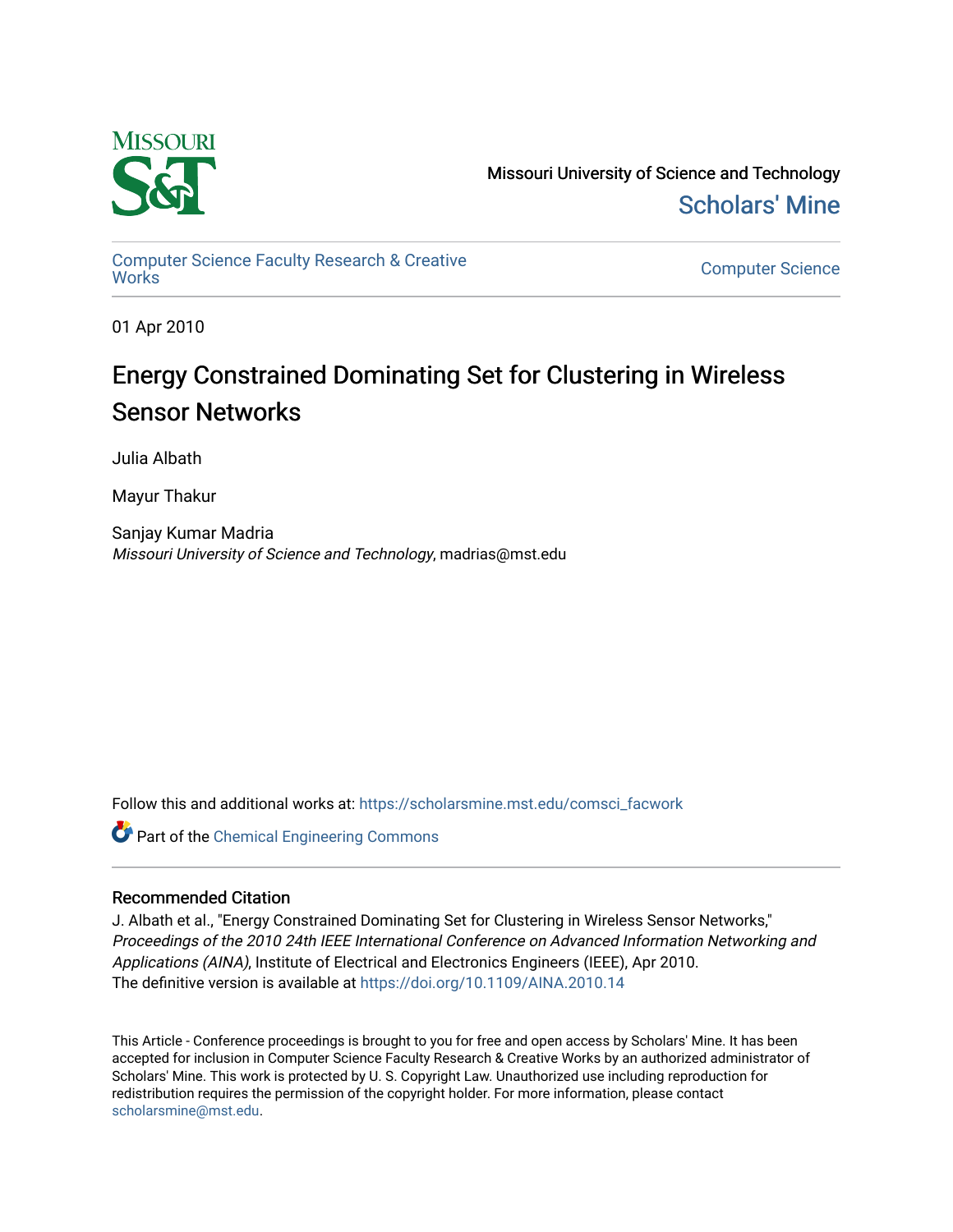# Energy Constrained Dominating Set for Clustering in Wireless Sensor Networks

Julia Albath Missouri University of Science and Technology Department of Computer Science Rolla, MO julia.albath@acm.org

Mayur Thakur Google Inc. Mountain View, CA mayurthakur@google.com

Sanjay Madria Missouri University of Science and Technology Department of Computer Science Rolla, MO madrias@mst.edu

*Abstract*—Using partitioning in wireless sensor networks to create clusters for routing, data management, and other protocols has been proven as a way to ensure scalability and to deal with sensor network shortcomings such as limited communication ranges and energy. Choosing a cluster head within each cluster is important because cluster heads use additional energy for their responsibilities and that burden needs to be carefully passed around. Many existing protocols either choose cluster heads randomly or use nodes with the highest remaining energy. We introduce the energy constrained minimum dominating set (ECDS) to model the problem of optimally choosing cluster heads with energy constraints. We propose a distributed algorithm for the constrained dominating set which runs in  $\mathcal{O}(\log n \log \Delta)$ rounds with high probability. We experimentally show that the distributed algorithm performs well in terms of energy usage, node lifetime, and clustering time and, thus, is very suitable for wireless sensor networks.

#### I. INTRODUCTION

A wireless sensor network consists of a large number of small sensors with low-power transceivers. These sensors are an effective tool for gathering data for a variety of purposes, such as border protection, surveillance of forests for fire, and tracking of animal movements. The data collected by each sensor is communicated via a multi-hop path in the network to a single processing center, the base station. The base station uses all reported data to determine the characteristics of the environment or detect an event.

Communication via the on-board radio is the most expensive operation of the sensor nodes [1]. In radio communications, the signal strength decreases proportional to the square of the propagation distance [2]. In other words, to have the same signal strength reach twice the distance, four times the amount of energy is required. Protocols such as LEACH [3], and those described in [4] and [5] reduce energy consumption and increase the lifetime of the network. The basic idea in these protocols is to cluster sensors into groups and to choose a cluster head such that sensors communicate only to their cluster head. The cluster heads then communicate the aggregated information to the processing center. Clustering has been shown to greatly reduce power consumption, is easily scalable, and is robust in face of node failures [3]. A good clustering scheme takes into account one or more of the following: communication range, number and type of sensors, geographical location, and remaining energy [6]. Clustering and proper cluster head selection in order to maximize the lifetime of the network are important considerations when designing protocols and algorithms for sensor networks [7].

A sensor network can be expressed as a graph  $G = (V, E)$ , where each of the vertices represents a sensor node and there is an edge between two vertices if their corresponding sensor nodes are within each other's communication range. A dominating set of a graph  $G = (V, E)$  is a subset  $V' \subseteq V$ <br>such that each  $x \in V - V'$  has a neighbor in  $V'$ . The such that each  $x \in V - V'$  has a neighbor in V'. The assignment of nodes to cluster heads is often modeled as a dominating set (DS) problem [8]. The minimum dominating set problem is NP-complete for general graphs [9] and remains NP-complete for planar graphs, unit disk graphs, bi-partite graphs, and chordal graphs, but it does admit a Polynomial Time Approximation Scheme (PTAS) for planar graphs and unit disk graphs [10]. The dominating set problem models the optimization problem of finding a small number of cluster heads.

Clustering in sensor networks and in Mobile Ad-Hoc Networks (MANET) benefits from using a dominating set approach. The dominating set approach leads to better clustering because dominating set based clustering can be executed in a constant number of rounds [11]. A DS based approach works because every node in the network is either a dominating node or is only one hop from a dominating node [12]. Single-hop communications within clusters is appropriate because most nodes will be close to their cluster head and their links are of good quality [13].

Cluster heads spend additional energy on message transmission, so a small set of cluster heads might not be optimal from a network survivability standpoint. For instance, using a dominating set as the set  $q$  of cluster heads comes with the disadvantage that the network might lose a few cluster heads and become fragmented fairly soon. Consider the graph shown in Figure 1. Each node starts with the same amount of energy (7 units) (Figure 1(a)) and let's assume that one unit is used for each receive or send and the nodes in the dominating set combine all received data into one outgoing message. The optimal dominating set is one node (Figure 1(b)), but the network becomes disconnected after only one time step. On the other hand a slightly non-optimal dominating set using the heuristic "Don't give a cluster head more than three nodes"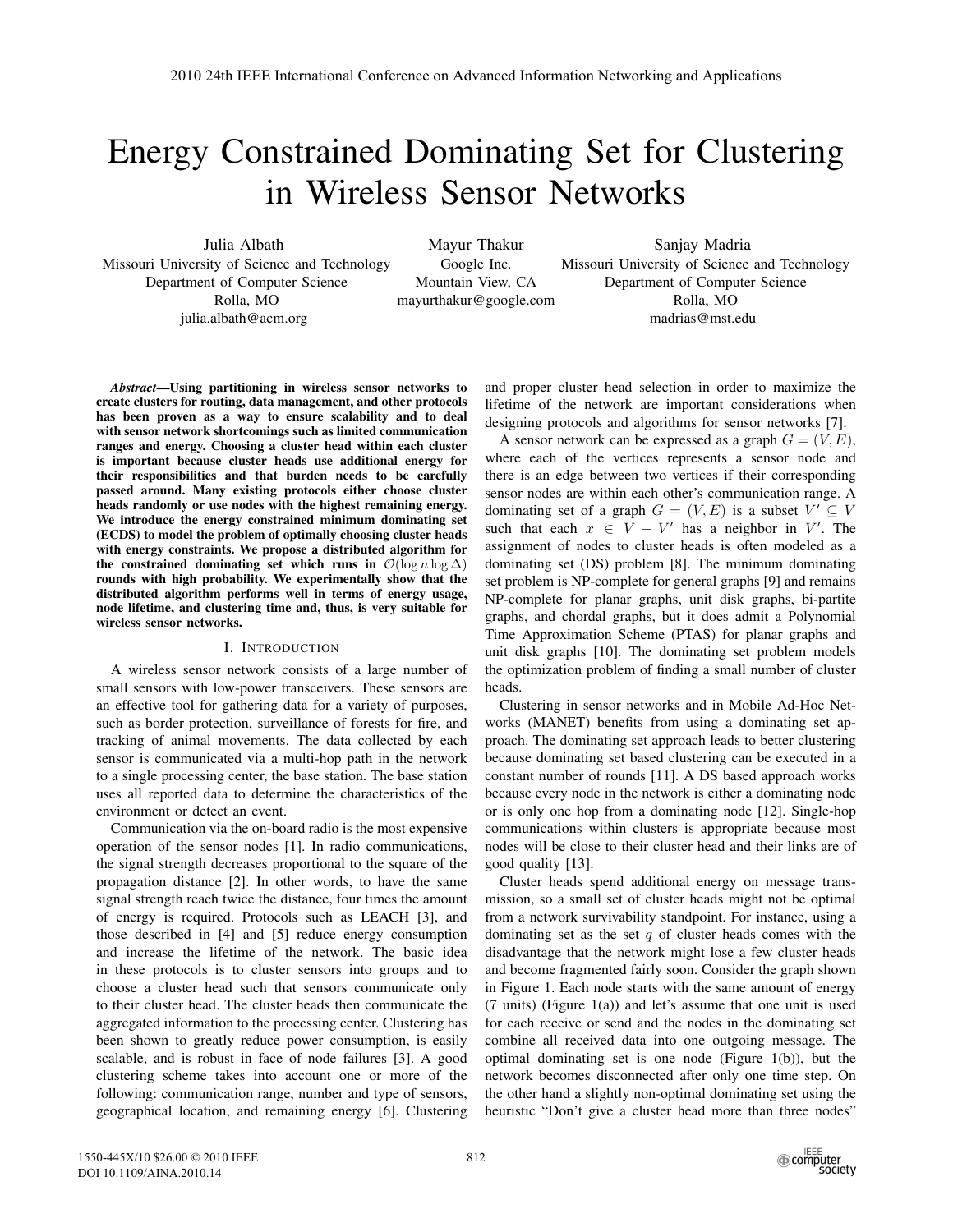results in a network that survives two time steps as shown in Figures 1(c) and 1(d) (the shaded nodes represent the cluster heads).

A wireless sensor has many constraints, energy being one of the important ones. Other constraints include bandwidth, storage and computational abilities. A wireless sensor network needs to consider these and other constraints when choosing cluster heads and assigning nodes to clusters. For example, each node sends one packet per round to its cluster head. The length of a round is limited, this limits the number of nodes a cluster head can support. Additionally, a cluster head has to store received messages until they are combined at the end of each round, this also limits how many nodes a cluster head can support. For this work, we have chosen to concentrate on the limited energy available to each sensor and the natural limitations that puts on the size of each cluster.

Motivated by the above examples, we introduce the energy constrained minimum dominating set of a graph in order to achieve these objectives. The contributions of this paper are summarized as follows:

- We introduce and define the Energy Constrained Dominating Set (ECDS) Problem in Section II.
- We describe the problem of developing clusters so that the energy consumption during each round of processing is minimized without exhausting the available resources of any given node. In the energy constrained DS problem, we are given integer constraints on each node that denote the maximum number of relay links a node can handle if it is chosen as a cluster head. The objective is to minimize the size of the cluster head set subject to the constraint that no node has more work than it can handle and that every node is either in the constrained DS or one hop from such a node. Since the clustering algorithm typically runs repeatedly (for example, when nodes move or cluster heads die), we give a practical distributed algorithm in Section IV.
- We prove that the distributed algorithm runs in  $\mathcal{O}(\log n \log \Delta)$  rounds with high probability, where  $\Delta$  is the maximum degree of a node in the graph. We provide the proof in Section V.
- We support our theoretical analysis with extensive simulations using TOSSIM. We compared the performance of the distributed ECDS algorithm to the HEED algorithm [14]. HEED selects cluster heads according to residual energy and with node proximity to neighbors or node degree. Our protocol uses local information about the connectivity of each node and the connectivity of its neighbors in addition to the residual energy to decide which node should become a cluster head. ECDS takes less time and fewer rounds to cluster the network, allowing more messages to reach the base station. For the scenarios in our study, ECDS clustering takes 3.5 rounds or less, compared to 4.5 rounds or less for HEED. The number of cluster heads is as expected and the number of nodes in each cluster remains steady. Our algorithm results in very few single node clusters. The number of

cluster heads, the size of the clusters and the number of clusters which contain only the cluster head are much better in ECDS then in HEED. The lifetime of the sensor network, measured as time of first node death and time of last node death, is better in ECDS than in HEED. While the overall energy consumption is slightly higher for ECDS, when considering that ECDS produces more useful data, the energy consumption per message is much lower. The results of said simulation are available in Section VI.

#### II. DEFINITIONS AND NOTATIONS

This section describes the notations used in the rest of the paper and defines the dominating set, network clustering, and energy constrained connected dominating set.

*Definition 2.1:* For a graph  $G$  and a subset  $S$  of the vertex set  $V(G)$ , denote by  $N_G[S]$  the set of vertices in G which are in S or adjacent to a vertex in S. If  $N_G[S] = V(G)$ , then S is said to be a *dominating set of* G.

*Definition 2.2:* Given an undirected graph  $G = (V, E)$ , and, for each  $v_i \in V(G)$ , a constraint  $r(v_i) \in \mathbb{N}$ , the energyconstrained dominating set (ECDS) of  $G$  is a pair  $(S, C)$ , where C is an assignment from  $x \in S$  to  $V_x \subseteq V$  such that (a)  ${V_x | x \in S}$  is a partition of V, (b) for each  $x \in S$ ,  $x \in V_x \subseteq N_G[\lbrace x \rbrace]$ , and (c) for each  $x \in S$ ,  $||V_x|| \le r(x) + 1$ . In the definition of ECDS, we assume that when a node is selected as a cluster head, it includes itself in the cluster. (See part (b) of the definition.) Also note from the " $+1$ " in condition (c) that we allow a node to cover itself for free. That is, the constraint  $r(x)$  for x denotes the maximum number of nodes that  $x$  can cover in addition to itself.

ECDS is also related to, but different from, the Network Clustering problem [15]. ECDS has a constraint parameter that is not present in Network Clustering. Also, the clusters must form a partition in ECDS, where as they may overlap in the Network Clustering problem. The general dominating set can be described as a constrained dominating where each constraint is equal to  $n$ , the number of nodes in the graph. It trivially follows that the constrained minimum dominating set is NP-complete. The minimum dominating set in the general form has approximation algorithms of within  $1 + \log ||V||$ . Since the constrained dominating set problem is a special case of the general dominating set problem, no improvement on these bounds will be possible.

In Wireless Sensor Networks (WSN) coverage generally means ensuring that the entire area has proper sensor distribution to ensure even sensing. In this work, we define coverage as one node's ability to handle the relaying of messages to and from other nodes in its cluster.

#### III. RELATED WORK

In [16], cluster heads are chosen so that the energy consumption over the entire network is even, ensuring that the network lives as long as possible. A node will chose a cluster head to ensure the overall energy consumption in the entire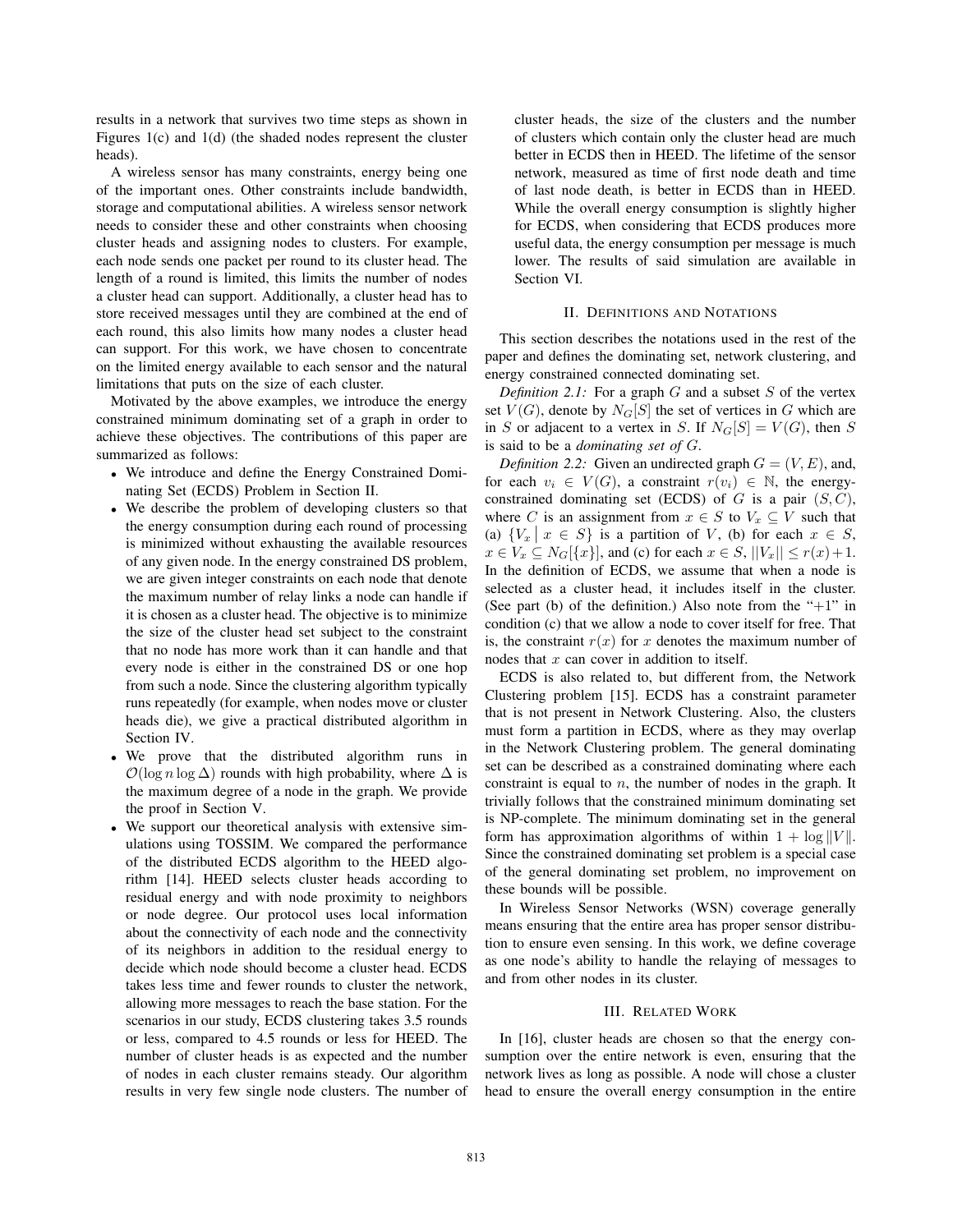

Fig. 1. Energy constraint clustering example: 1(a) Original Network 1(b) Without constraints after one round 1(c) With constraints after one round,1(d) With constraints after two rounds

network is even. Our algorithm, on the other hand, requires only local information about the topology and residual energy.

In [17] each vertex is assigned a weight, as well as a capacity, and the goal is to minimize the sum of the weights without exceeding the capacity of any vertex. The authors provide a  $(2 + \epsilon)$  *OPT* approximation algorithm.

A randomized distributed algorithm that runs in

 $O(\log n \log \Delta + 1)$  rounds and where the size of the dominating set obtained is, with high probability, within  $O(\log n)$  of the optimal, is presented in [18]. Our distributed algorithm is based on this algorithm and extends its ideas to vertices with constraints and applies it to wireless sensor networks.

A fast, distributed algorithm is presented in [19]. It is used to compute a small k-dominating set D (for any fixed k) and its induced graph partition. (which breaks the graph into radius k clusters centered around the vertices of D). The time complexity of the algorithm is  $O(k \log^* n)$ , where  $\log^*$  is the inverse Ackermann function.

In [20], a series of approximation algorithms for finding a small, weakly-connected dominating set (WCDS) in a given graph is presented for use in clustering mobile ad hoc networks. The main contribution of the work is a completely distributed algorithm for finding small WCDS. Our work focuses on wireless sensor networks and creates connected dominating sets.

The connected minimum dominating set is considered in [21]. The authors provide two approximation algorithms which achieve approximation factors of  $2H(\Delta) + 2$  and  $H(\Delta) + 2$ where  $\Delta$  is the maximum degree in the graph and H is the harmonic function.

#### IV. DISTRIBUTED ALGORITHM

This algorithm is a modification of the local randomized greedy (LRG) algorithm from [18]. The LRG algorithm is a modification of the distributed version of the greedy algorithm of [22]. To enable comparison, we first informally describe the LRG algorithm and then describe our modification to the algorithm.

The LRG algorithm proceeds in rounds. At the start of a round, each node that is not already in the dominating set computes whether it wants to be a candidate dominator in that round. Candidacy is determined by letting only nodes that can cover a large number of nodes be candidates. These nodes must have a large number of neighbors remaining. Note that a node can be covered by multiple candidates. A node defines

its *support* as the number of candidates that cover it. Each node is selected for the dominating set with a probability that is the inverse of the median of supports of all nodes that it covers. Once a node is selected, its neighbors are considered "covered". The round has ended; if uncovered nodes remain, another round starts.

The reason for using the median of supports follows: If we pick all the candidates, then we might pick too many nodes for the dominating set. If we pick only one candidate, then we may require too many rounds.

We will now describe our modification of the LRG algorithm and show an effective  $(\mathcal{O}(\log n \log \Delta))$  randomized distributed algorithm for ECDS. In this version, the algorithm is required to obey the constraints *in expectation*. In particular, for each node u,  $E[\#$  nodes covered by u | u is selected as a cluster head  $\leq r(u)$ . In fact, our algorithm obeys the constraint in expectation in an even stricter sense. Note that in the above formulation, it is possible for certain sets of cluster heads to grossly violate the constraints. For example, the above constraint allows an algorithm to have the following behavior: Whenever the algorithm outputs the set  $\{v_1\}$  as the cluster head, all the constraints are violated grossly. Our algorithm does not have this undesirable behavior. In fact, our algorithm obeys the following: Let  $u$  be an arbitrary node and let  $U \subseteq V - \{u\}$ . Then,  $E[\#$  nodes covered by  $u|U \cup \{u\}$  is<br>selected as a cluster head  $\leq r(u)$ . This basically says that the selected as a cluster head  $\leq r(u)$ . This basically says that the nodes obey the constraints in expectation independent of one another.

The following issues must be handled:

- 1) What is the support of a node?
- 2) Given that we select a node  $x$  to be a dominator, how do we select which nodes to cover/dominate from among the neighbors of  $x$ .

To address issue 1, we say that the *constrained span*  $c(x)$  of a node  $x$  at a given step in our algorithm is the smaller of the following two quantities: the number of uncovered neighbors of  $x$  and the constraint of  $x$ . (The set of neighbors of a node  $x$  includes  $x$  and all nodes with which  $x$  shares a high quality communication link/edge). Let  $x$  be a candidate and let y be a node that is adjacent to x. The *out-support*  $s_{out}(x)$ of x is the ratio of the constrained span  $c(x)$  to the number of uncovered neighbors of  $x$ . For example, if a candidate  $x$ has 5 uncovered neighbors and the constraint of  $x$  is 3, then  $c(x)=3$ ,  $s_{out}(x)=3/5$ . The out-support of x is the fractional support a node gives to each of its neighbors. The *in-support*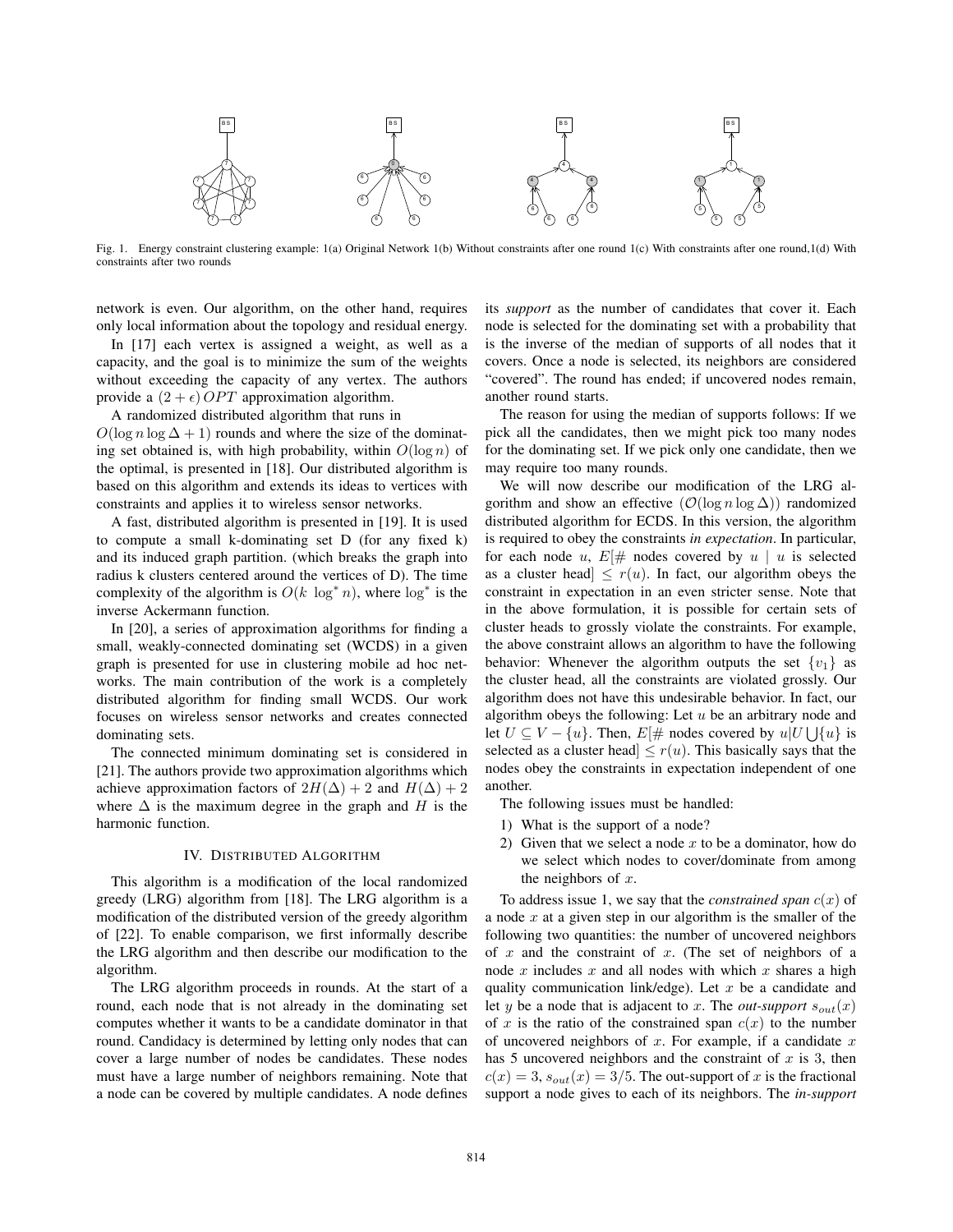$s_{in}(y)$  of y is the sum of the out-supports of each neighbor of y. Thus, the in-support of a node is the total support a node will get if all its neighbors are dominators and each gives fractional support to all the neighbors. Roughly speaking, the larger a node's in-support, the larger the probability that it will be covered in a randomly chosen dominating set.

How should we decide which nodes to select as dominators? Certainly, selecting all nodes would be overkill. Consider a node x whose neighbors  $y_1, y_2, \ldots, y_k$  have in-supports (in increasing order)  $s_{in}(1) \leq s_{in}(2) \leq \ldots \leq s_{in}(k)$ . Clearly,  $y_k$  "needs" node x as a dominator at most as much as  $y_{k-1}$ needs x because  $s_{in}(k-1) \leq s_{in}(k)$ . Similarly,  $y_{k-1}$  needs x at most as much as  $y_{k-2}$  needs x, and so on. Thus, to decide whether we want to select  $x$  as a dominator (2 above), we use the inverse of the median of  $s_{in}(i)$ 's. More specifically, we select a candidate  $x$  with probability equal to the inverse of the median of the in-supports of the neighbors of  $x$ .

The complete algorithm, the weighted local randomized greedy (WLRG) algorithm, is described in Algorithm 2.

**INPUT:** Graph  $G = (V, E)$ , constraint  $r(v_i)$  on vertices **OUTPUT:** Subset  $D \subseteq V$ , set of currently chosen vertices

- 1: **Span calculation:** Compute the constrained span  $c(x)$  by computing the minimum of the constraint and the number of uncovered neighbors of x. Also, compute  $\hat{c}(x)$ , the rounded constrained span as the smallest power of 2 that is at least as much as  $c(x)$ .
- 2: **Candidate selection:** Compute whether  $\hat{c}(x)$  is at least as much as the rounded constrained span of each node within a distance of 2 from  $x$ . If so,  $x$  is a candidate.
- 3: Constrained out-support calculation: If  $x$  is a candidate, compute the constrained out-support of  $x$  as follows: If  $c(x)=0$ , let  $s_{out}(x)=0$ . Else,

$$
s_{out}(x) = \frac{c(x)}{||N(x) - C||}.
$$

Note that  $||N(x) - C||$  is the number of uncovered neighbors of  $x$ .

4: **Constrained in-support calculation:** If  $x$  is an uncovered node, let  $A(x)$  be the set of neighbors of x that are candidates. Compute the constrained in-support  $s_{in}(x)$  of x as

$$
s_{in}(x) = \sum_{y \in A(x)} s_{out}(y).
$$

- 5: **Dominator selection:** If  $x$  is a candidate, find the median m of  $\{s_{in}(y) | y \in N(x) - C\}$ . Let  $p = 1/m$ . With probability  $p$ , add  $x$  to  $D$ .
- 6: **Neighbor selection:** If  $x$  is selected, add  $x$  to  $D$ , and for each neighbor  $y \in N(x) - C$ , select y with probability  $s_{out}(x)$  and add it to  $V_x$ . Set  $C = \bigcup_{x \in D} V_x$ .<br>Go to the next round
- 7: Go to the next round.

Fig. 2. Weighted Local Randomized Greedy Algorithm

Explanatory notes on the algorithm: Let  $D = C = \emptyset$ . D will denote the set of nodes selected to be in the dominating set. C will denote the set of nodes already covered by the dominators. Also, the set of neighbors of  $x$  with which  $x$ shares a good communication link are determined using the received signal strength indicator(RSSI). RSSI is inversely proportional to the signal strength. This allows nodes to communicate only with other nodes to which there is a strong connection. Fewer retransmissions will be required to achieve a successful transmission over such links. While there is only a weak correlation between RSSI and node distance, the link quality does impact the amount of energy required for communications.

- An intuitive way to think about  $s_{in}(y)$  is the following: Suppose all candidate nodes were made dominators. Suppose also that each dominator x selected  $c(x)$ neighbors—the maximum number of nodes that  $x$  can dominate—at random from its neighbors. Then,  $s_{in}(x)$ is the expected number of dominators that cover the uncovered node x.
- A candidate whose uncovered neighbors all have large  $s_{in}$ 's intuitively need not be selected as a dominator, because its neighbors will likely get covered by *other* nodes. On the other hand, if we only select very few dominators, then the algorithm will run for many rounds. This is the intuition for selecting a dominator with probability equal to the median of the inverse of  $s_{in}$ 's.

We can show the the algorithm described above (with a slight modification) returns a dominating set that obeys the constraints with high probability (whp). The number of rounds is  $\mathcal{O}(\log n \log \Delta)$  ( $\Delta$  is the maximum constrained degree) whp.

#### V. ANALYSIS OF THE DISTRIBUTED ALGORITHM WLRG

WLRG (Weighted Local Randomized Greedy) is described in Section IV. We now show that WLRG terminates in  $\mathcal{O}(\log n \log \Delta)$  rounds with high probability.

*Theorem 5.1:* WLRG on a graph  $G = (V, E)$  terminates in  $\mathcal{O}(\log n \log \Delta)$  where n is the number of nodes and  $\Delta$  is  $\max{\min(t(v), d(v))} \mid v \in V$ , where  $t(v)$  is the constraint on v and  $d(v)$  is the degree of v.

We will now give the proof of this result. The structure of this proof closely follows the analysis of LRG [18]. In fact, since ECDS is a generalization of the dominating set problem, WLRG is a generalization of LRG. The key difference between our analysis and the analysis of LRG is that (a) we need a notion of *partial coverage* and (b) we need to incorporate in our analysis the neighbor selection step, a step that is not present in the LRG algorithm.

Let  $G = (V, E)$  be the sensor node graph. In the proof, we will focus on a round (say the ith round) of WLRG. Let C be the set of nodes covered in an earlier round. Let  $H =$  $(V', E')$  be the subgraph of G such that V' is the union of all candidate nodes X (as defined by the candidate selection all candidate nodes  $X$  (as defined by the candidate selection step) and all uncovered nodes Y adjacent to some  $x \in X$ , and  $E'$  consists of edges  $(u, v) \in E$  where u is a candidate and v is an uncovered node is an uncovered node.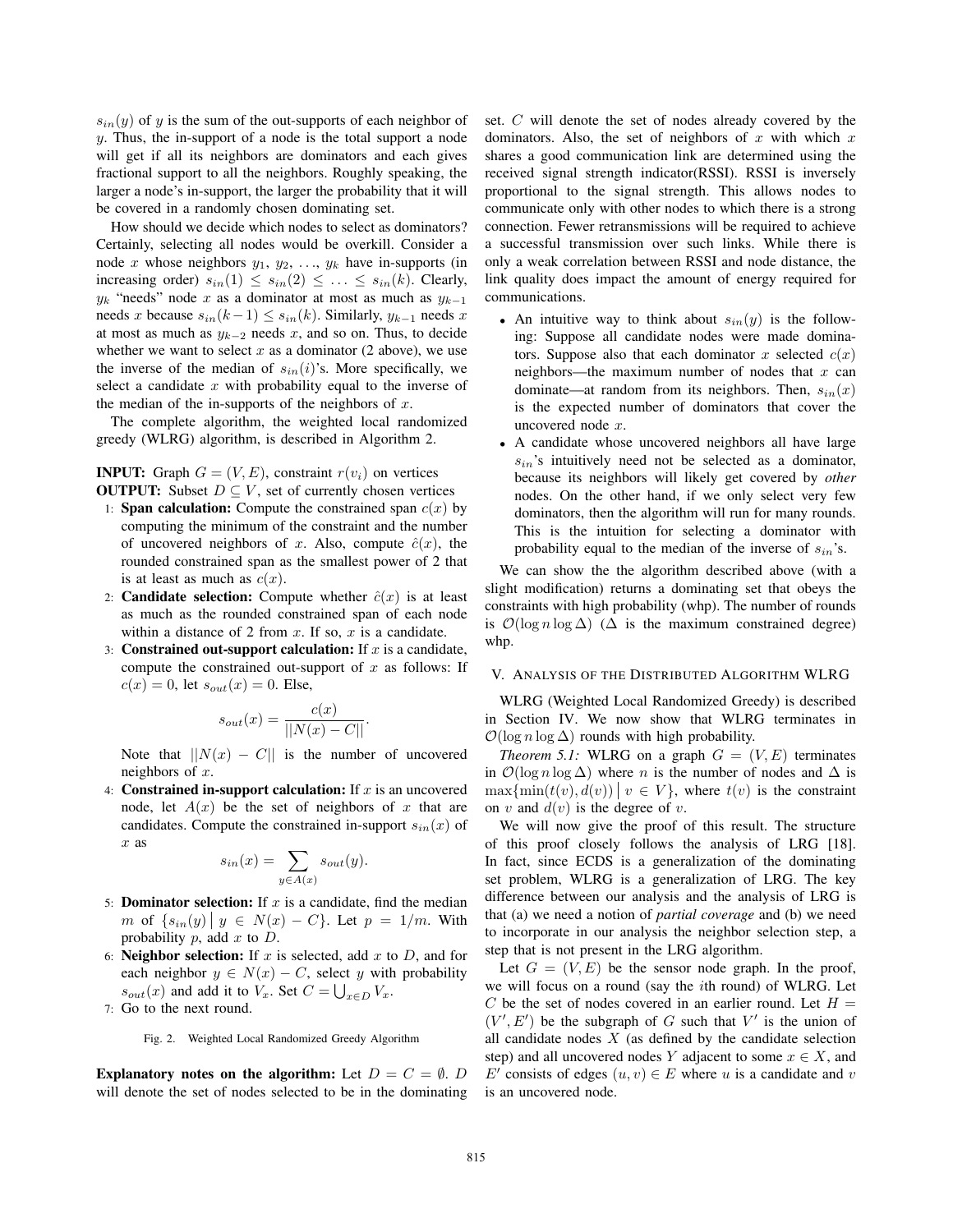*Lemma 5.2:* (Equivalent to Lemma 3.1 of [18].) All candidates in a connected component of  $H$  have the same rounded span.

*Proof:* Let  $v_1$  and  $v_2$  be two candidates in a connected component of H. Consider a path p from  $v_1$  to  $v_2$  in H. Then there cannot be two consecutive nodes in  $p$  such that both are non-candidates. (This is because at least one endpoint of each edge in  $H$  is a candidate node.) Since any two candidates within a distance of 2 must have the same rounded span, we have that all candidates that lie on  $p$  have the same rounded span. And it follows that all candidates in a connected component of H have the same rounded span.

We will now show using a potential function argument that WLRG terminates in  $\mathcal{O}(\log n \log \Delta)$  rounds with high probability. We define the potential at the start of a round as follows: Let  $m$  be the maximum rounded span of any node at the start of a round. Define  $\Phi$  as

$$
\Phi = \sum_{v:\hat{c}(v)=m} c(v).
$$

*Lemma 5.3:* (Equivalent to Lemma 3.2 of [18].) Let  $\Phi_i$  and  $\Phi'_i$  be the potentials at the beginning and end of round *i*. There is a  $d > 0$  such that  $E[\Phi'_i] \leq d\Phi_i$ .<br>Note that the potential at the start

Note that the potential at the start of round  $i + 1$  might not be the same as the potential at the end of round  $i$  because the underlying graph changes due to some nodes being covered in round i.

Recall that  $X$  is the set of candidates. For each candidate  $v$ , let  $U(v)$  denote the set of uncovered neighbors of v. Sort the elements of  $U(v)$  in nonincreasing order of their in-supports  $s_{in}($ )'s. Let  $T(v)$  (respectively,  $B(v)$ ) denote the set of the first  $\left|\frac{|U(v)||}{2}\right|$  (last  $\left|\frac{|U(v)||}{2}\right|$ ) elements of  $U(v)$ . For a candidate v and a node  $u \in U(v)$ , we say that v is a *top dominator* for u if  $u \in T(v)$ . The probability that a top dominator v of u is selected is  $1/m$ , where m is the median of  $\{s_{in}(y) | y \in U(v)\}\)$ . Since  $u \in T(v)$ ,  $1/m \ge 1/s_{in}(u)$ .

For an uncovered node  $u$  in  $H$ , we say that  $u$  is a *top heavy* node if at least  $s_{in}(u)/4$  of its in-support comes from candidates that are top dominators for  $u$ . An uncovered node is *bottom heavy* if it is not top heavy.

*Lemma 5.4:* If  $u$  is top heavy, then the probability that  $u$ is covered in this round by a top dominator of  $u$  is at least  $1 - e^{-1/4}.$ 

*Proof:* Let  $P_c(u)$  be the probability that u is covered in this round by a top dominator. Then, the probability that  $u$  is not covered in this round by a top dominator is  $1 - P_c(u)$ . Since  $u$  is not covered if none of the top dominators adjacent to  $u$  cover  $u$ , we can write this probability as:

$$
\Pi_{v\in X: u\in T(v)}P[u\text{ is not covered by }v].
$$

We will upper bound this term.

Let  $P_d(v)$  be the probability that v is picked to be a dominator in this round. If  $u$  is not covered by  $v$ , then exactly one of the following events happen:

• v is not picked to be a dominator (with probability  $1 P_d(v)$  or

• v is picked to be a dominator (with probability  $P_d(v)$ )

and yet v does not cover u (with probability  $1-s_{out}(v)$ ) Thus,

 $P[u \text{ is not covered by } v] = (1 - P_d(v)) + P_d(v)(1 - s_{out}(v)),$ 

which simplifies to  $1-P_d(v)s_{out}(v)$ . As shown above, if  $u \in$  $T(v)$ , then  $P_d(v) \geq 1/s_{in}(u)$ . Thus,

$$
\Pi_{v \in X: u \in T(v)}(1 - P_d(v)s_{out}(v)) \leq \Pi_{v \in X: u \in T(v)}(1 - \frac{s_{out}(v)}{s_{in}(u)}).
$$

Define  $x_v = \frac{s_{out}(v)}{s_{in}(u)}$ .<br>Note that since y

Note that since  $u$  is top heavy, it follows from definition, that

$$
\Sigma_{v \in X: u \in T(v)} s_{out}(v) \ge \frac{s_{in}(u)}{4}.
$$

Thus,

$$
\Sigma_{v \in X: u \in T(v)} x_v \ge \frac{1}{4}
$$

.

Let there be *n* elements in the set  $\{v \in X \mid u \in T(v)\}.$ 

$$
\Pi_{v \in X: u \in T(v)} (1 - x_v) \le (1 - \frac{1}{4n})^n \le e^{1/4}.
$$

Since  $1 - P_c(u) \leq e^{1/4}$ , it follows that  $P_c(u) \geq 1 - e^{1/4}$ .<br>Consider an arbitrary edge  $(v, u) \in E'$  (Recall that E Consider an arbitrary edge  $(v, u) \in E'$ . (Recall that E' is the set of edges  $(v, u)$  in H such that v is a candidate and u is an uncovered node.) This edge can be one of four types:

- 1) v is a top dominator for u and u is top heavy (call this set of edges  $E_{tt}$ ),
- 2)  $v$  is a top dominator for  $u$  and  $u$  is bottom heavy (call this set of edges  $E_{tb}$ ),
- 3)  $v$  is a bottom dominator for  $u$  and  $u$  is top heavy (call this set of edges  $E_{bt}$ ), or
- 4)  $v$  is a bottom dominator for  $u$  and  $u$  is bottom heavy (call this set of edges  $E_{bb}$ ).

Let  $S_{tt} = \sum_{(v,u) \in E_{tt}} s_{out}(v)$ . Similarly, define  $S_{tb}$ ,  $S_{bt}$ , and  $S_{tt}$ . Let S be the sum over all edges  $(v, u)$  such that  $v$  is a  $S_{bb}$ . Let S be the sum, over all edges  $(v, u)$  such that v is a candidate and u is an uncovered node in H of  $\varepsilon_{w}(v)$ candidate and u is an uncovered node in H, of  $s_{out}(v)$ .

Note that  $E_{tt} \cap E_{bt}$  or  $E_{bt} \cap E_{bb}$  might not be empty because a node  $v$  can be both a top and a bottom dominator for a node u. Certainly, though,  $E_{tt} \cap E_{tb} = E_{bt} \cap E_{bb} = \emptyset$ .

*Lemma 5.5:* (equivalent to Lemma 3.4 of [18].) Let  $S_{tt}$  and  $S$  be as defined above. Then,

$$
S_{tt} \ge (1/3)S.
$$

*Proof:* Consider a bottom heavy node u.

 $v \in$ 

$$
\sum_{X: u \in B(v)} s_{out}(v) < \frac{s_{in}(u)}{4}.
$$

$$
\sum_{v \in X: u \in B(v)} s_{out}(v) \ge \frac{3s_{in}(u)}{4}.
$$

Thus,

Thus,

$$
\sum_{v \in X: u \in B(v)} s_{out}(v) > 3 \sum_{v \in X: u \in T(v)} s_{out}(v).
$$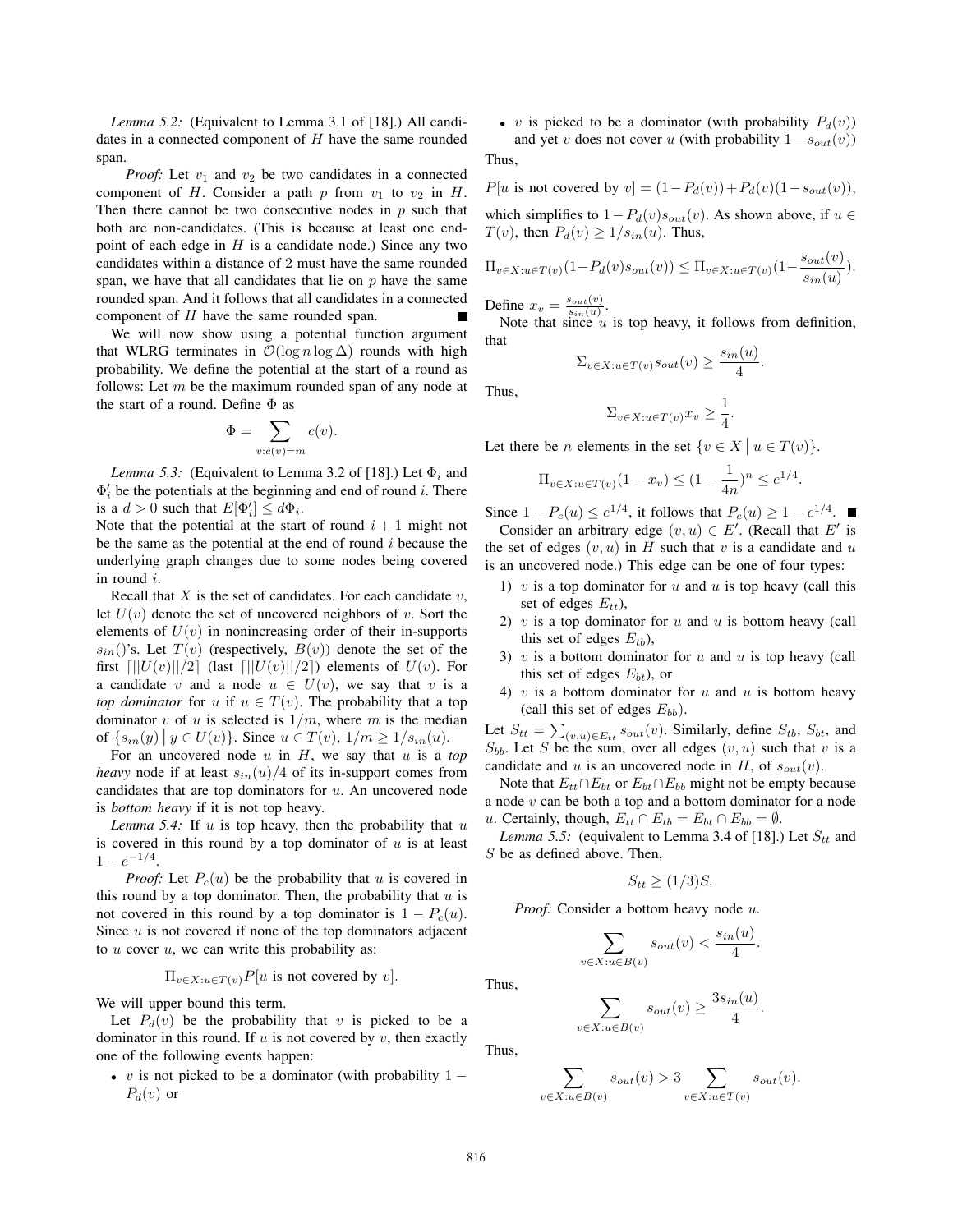If we sum both sides of the above inequality over all bottom heavy nodes, we have that  $S_{bb} \geq 3S_{tb}$ . We also know that  $S_{bb} \le (1/2)S$ . Thus,  $S_{tb} \le (1/6)S$ . Now,

$$
S_{tt} + S_{tb} \ge (1/2)S.
$$

Thus,  $S_{tt} \ge (1/2 - 1/6)S = (1/3)S$ .

We can now use these results to prove Lemma 5.3 and also Theorem 5.1 in exactly the same manner as [18]. The only difference between the two proofs is that in our proof  $\Delta$  is  $\max{\min(t(v), d(v))} \mid v \in V$ , a global upper bound on the constrained span for any node in any round, while in [18]  $\Delta$  is the maximum degree of the graph, also a global upper bound on the span of a node in the graph.

#### VI. EXPERIMENTS

In order to test the distributed clustering algorithm, we implemented the algorithm in TinyOS and ran simulations in TOSSIM [23]. We compared the ECDS algorithm against the HEED algorithm [7] and used a random topology for each simulation. We choose HEED for comparison because it has been proven as a reliable algorithm, which can be implemented in a WSN. We ran a simulated 15 minutes for network sizes of 30, 45, 60, and 75 nodes. We set the initial energy and the cost per action in such a way that a 15 minute simulation would provide adequate data for analysis. A simulation of 15 minutes with 75 nodes runs up to 24 hours, thus we limited ourselves to short simulated time frames. Our algorithm is independent of the routing protocol used, but for our experiments we use the Surge multi-hop application that is part of TinyOS. HEED also uses the Surge multi-hop routing protocol. Each node generates a reading every 20 seconds. The cluster heads aggregate the readings. Surge uses a link estimation and parent selection (LEPS) mechanism to determine multi-hop routes. All traffic received at each node is monitored and used to update the internal neighbor table. The neighbor table tracks all neighbors and selects the next hop based on shortest path semantics. The default destination is the base station.

We use a credit-point system for updating the mote energy budget as used with iHEED [24]. ECDS and HEED use energy for tasks such as sending and receiving and points are deducted proportionally to the actual amount of energy used. Each node starts with the same amount of points and for each send/receive an amount proportional to the size of the message is deducted. For the simulation, we set parameters corresponding to the initial energy and the cost per action. In an implementation, this data should be read from the sensors hardware. In our implementation, cluster heads receive many more messages from nodes in their cluster than it sends messages to nodes in its cluster. All messages are sent with the same power level, therefore we do not consider the distance when determining the cost of each send/receive [25]. For ECDS, the initial energy allows a constraint of 20. During each 15 minute simulation, periodic re-clustering was performed. Whenever the network re-clusters, the constraint is updated and is based on the energy available at each node. For each network size, the experiments were repeated 30 times.

We measured the size of the dominating set and compared it to the expected size of the dominating set for each round, which allowed us to show that the algorithm performs as expected. We measured the number of rounds the algorithm executed until the entire network was clustered. We compared the time of the first node's deaths to the last node's death. Having all nodes die at approximately the same time provides the most useful WSN. Additionally, we measured the time it took for the entire network to cluster. A fast clustering algorithm ensures a useful WSN.

#### *A. Cluster Generation*

In a distributed environment it is important to evaluate how long it takes for a clustering protocol to finish. There are two measurements for WSN : time and the number of rounds of execution. Figure 3(a) shows the average number of rounds to cluster the network for various sizes. An ideal distributed clustering algorithm will cluster in a constant number of rounds. Both the ECDS and the HEED algorithm execute in a constant number of rounds, but the ECDS algorithm finished in fewer rounds. The algorithm depends on the routing information obtained from the (independent) routing protocol. This routing information may not be complete, especially in the earlier rounds. Incomplete routing information will exclude some nodes from joining a cluster at each round. Similar behavior can be seen in Figure 3(b), which shows the average time it took for the networks to cluster. Clearly, the number of rounds and the time are related and both are important measurements. An algorithm that runs over several short rounds may still outperform an algorithm that runs in a constant number of long rounds. Again, it is important that an algorithm takes a constant amount of time, no matter the size of the network. Both the ECDS and the HEED algorithm take a constant amount of time, but the ECDS algorithm is faster.

#### *B. Cluster Goodness*

Our algorithm uses a randomized, probabilistic approach. At each round, the sum of the probabilities is equal to the number of expected cluster heads. Figure 3(c) shows the average expected number of cluster heads versus the average actual number of cluster heads for each network size. For all networks, the average number of expected cluster heads is close to the average actual number of cluster heads, indicating that our algorithm performs as expected. Figure 4(a) shows the average size of the dominating set. The dominating set is the number of cluster heads selected for each simulation run. Each node starts with the same amount of energy, an amount that can support up to 20 nodes in a cluster. Another important consideration is the number of nodes assigned to each cluster. Scalability is improved when clusters are of similar size regardless of network size. Figure 4(b) shows the average number of nodes in each cluster. In ECDS the number of nodes assigned to a cluster remains relatively constant, while the size decreases for HEED. Not only the number of nodes in each cluster and the number of clusters matter, but also how many of those clusters are single-node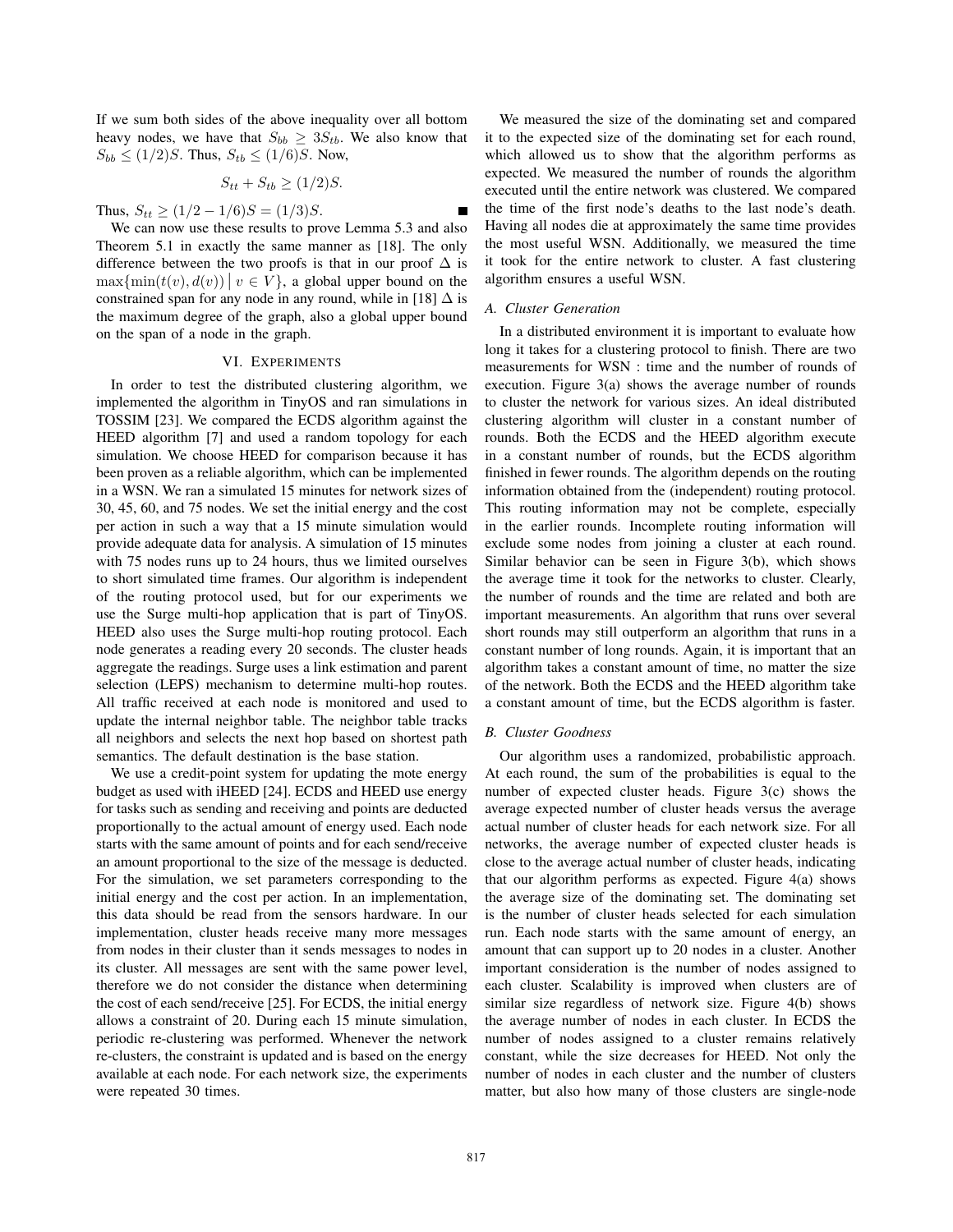



Fig. 4. 4(a) Dominating Set Size 4(b) Cluster Size 4(c) Average Number of Single Node Clusters

clusters (clusters in which the cluster head is the only node). A single node cluster does not improve performance, but they are unavoidable. A good algorithm will minimize the number of such clusters. Figure 4(c) shows the average number of single node clusters for ECDS and HEED. For ECDS the number of single node clusters decreases as the size of the network grows. ECDS chooses only neighbors which are "near" as cluster heads, some nodes will not be near a cluster head and thus create single node clusters. As the network grows, each node has more opportunities at finding a near cluster head, hence the decrease. On the other hand, HEED's single node clusters increase in number as the network grows.

#### *C. Lifetime of Sensor Nodes*

In a wireless sensor network, the early death of some nodes can disconnect other nodes from the base station. This situation can lead to a reduced usefulness of the network because some data cannot reach the base station. We measure lifetime in two ways: (1) the time at which the first node dies and (2) the time at which the last node dies. The time at which the first node dies is important because it can lead to a disconnection of part of the network. The time at which the last node dies shows how long nodes are able to run the protocol. Figure 5(a) shows the time at which the first node died for the ECDS and the HEED algorithm. The time of the first death asymptotically decreases in ECDS and is constant for HEED. Figure 5(b) shows the time of death for the last node in the network. It is equally important that all nodes die around the same time. A single node that outlives others by a large margin is of little use. It can be estimated that the lifetimes will be similar for ECDS and HEED in large networks.

For both ECDS and HEED the first and last deaths are within 200 seconds of each other, indicating an even energy consumption across the network.

#### *D. Energy Consumption*

The amount of energy used during the execution of a protocol is very important in sensor networks. Figure 5(c) shows the average energy consumption for the two protocols. We use PowerTossim to determine energy used. From that we can calculate the average energy used per node and the average per simulation. The energy consumption of the HEED algorithm is linear, while the energy consumption of the ECDS algorithm is asymptotically decreasing. As the networks grow larger, the energy consumption for ECDS and HEED will be similar. In sensor networks, the energy consumption for each message sent should be considered in addition to the overall energy consumption. A sensor network that uses very little energy is not useful if it does not produce an adequate amount of data. Figure 5(d) shows the average energy consumption for each message sent. Since ECDS clusters faster, it generates more messages.

#### VII. CONCLUSION AND OPEN PROBLEMS

In this paper, two different algorithms are presented to address the problem of energy constrained clustering for wireless sensor networks. For the greedy algorithm we provide an  $\mathcal{O}(\log n)$  approximation guarantee. The second algorithm presented is a distributed algorithm for the energy constrained dominating set. We proved that this algorithm runs in  $\mathcal{O}(\log n \log \Delta)$  rounds whp. This algorithm performs well on the random graphs in our simulations. Our simulations showed that our algorithm performs very well in terms of time to cluster, cluster size, and energy consumption. We compared our algorithm with the HEED algorithm. It outperformed HEED in terms of cluster size, time to cluster, and energy consumption per message sent. Future work will include extending the algorithm to consider node proximity when selecting cluster heads and deciding which nodes to add to the cluster. Considering node proximity will produce tighter